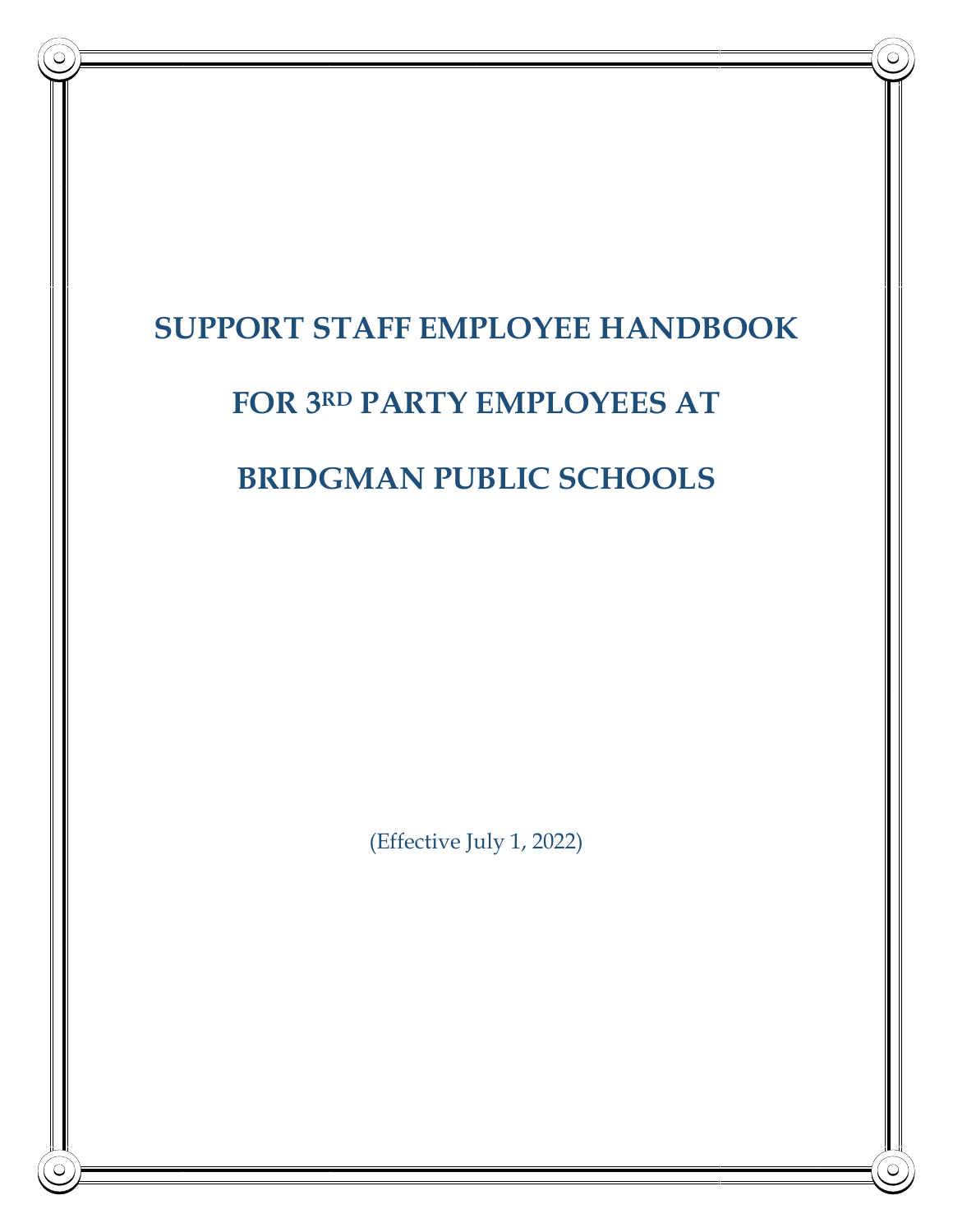## **SUPPORT STAFF EMPLOYEE HANDBOOK**

## - **INTRODUCTION -**

The purpose of this handbook is to offer prospective and current support staff employees information regarding their employment with EduStaff, in partnership with Bridgman Public Schools.

## NON DISCRIMINATION CLAUSE:

The Board of Education does not discriminate on the basis of race, color, national origin, sex, (including sexual orientation or gender identity), disability, age, religion, height, weight, marital or family status, military status, ancestry, genetic information, or any other legally protected category, (collectively, "Protected Classes"), in its programs and activities, including employment opportunities.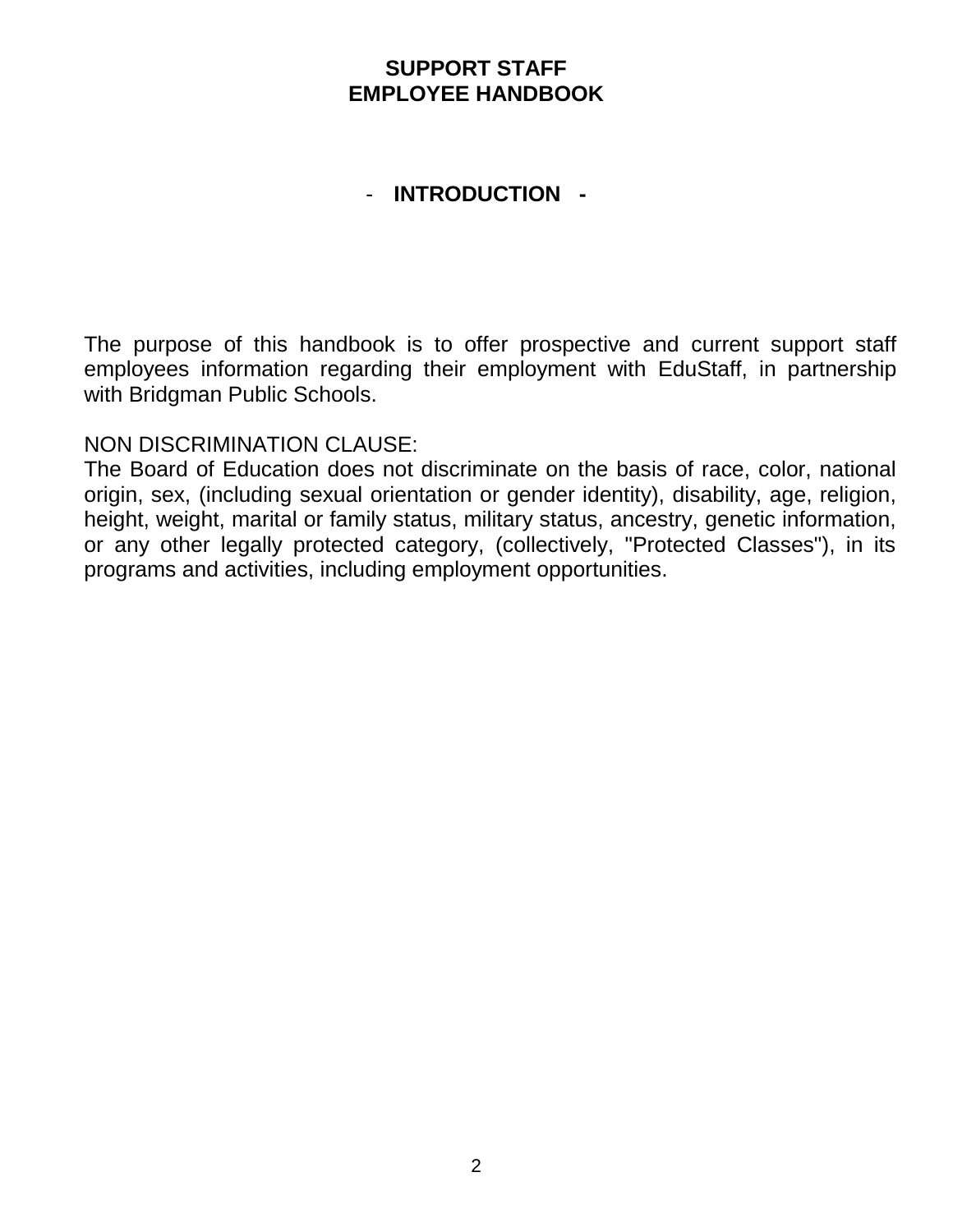# **BENEFITS FOR SUPPORT STAFF EMPLOYEES**

All employees receive the following benefits in compliance with the laws, rules, and regulations of the State and Federal Government**. Please refer to your job title for other benefits you may be eligible for.**

I. **Terms of Employment:** This employee handbook is not an employment contract between EduStaff and its support staff employees.

EduStaff employs its support staff on an at-will basis. This means that the employment relationship is for an indefinite period of time and can be terminated at any time by EduStaff or the support staff employee, with or without cause and with or without notice.

The contents of this handbook and all policies, regulations and benefits contained in this handbook are subject to change or elimination at EduStaff's discretion and without prior notice.

\*Please also see EduStaff Employee Handbook (linked to your online Access account) for further information and policies.

- II. **FICA (Social Security)**: EduStaff pays a matching amount of the FICA tax to the Social Security Administration.
- III. **Worker's Compensation:** EduStaff purchases Worker's Compensation insurance for all employees.

Support Staff through EduStaff working in Bridgman as employees are eligible for the following benefits:

- I. **Jury Duty**: Employees who are summoned for jury duty will be released from work for that purpose. Once the Employee provides the Supervisor of Business Services with any pay received from the Court, excluding mileage and travel fees, the employee will be paid their regular wages. (Auditorium Assistant and Pool Staff may reschedule their working hours to accommodate jury duty or accept court compensation in lieu of their normal daily rate.).
- II. **Family and Medical Leave Act (FMLA)**: To the extent required by the provisions of the federal Family and Medical Leave Act, an employee shall be granted leave for the purposes, and subject to the terms and conditions, provided by that law.
- III. **Bereavement Days\***: A maximum of five (5) days leave per incident will be paid at the discretion of the supervisor. Bereavement leave is not cumulative.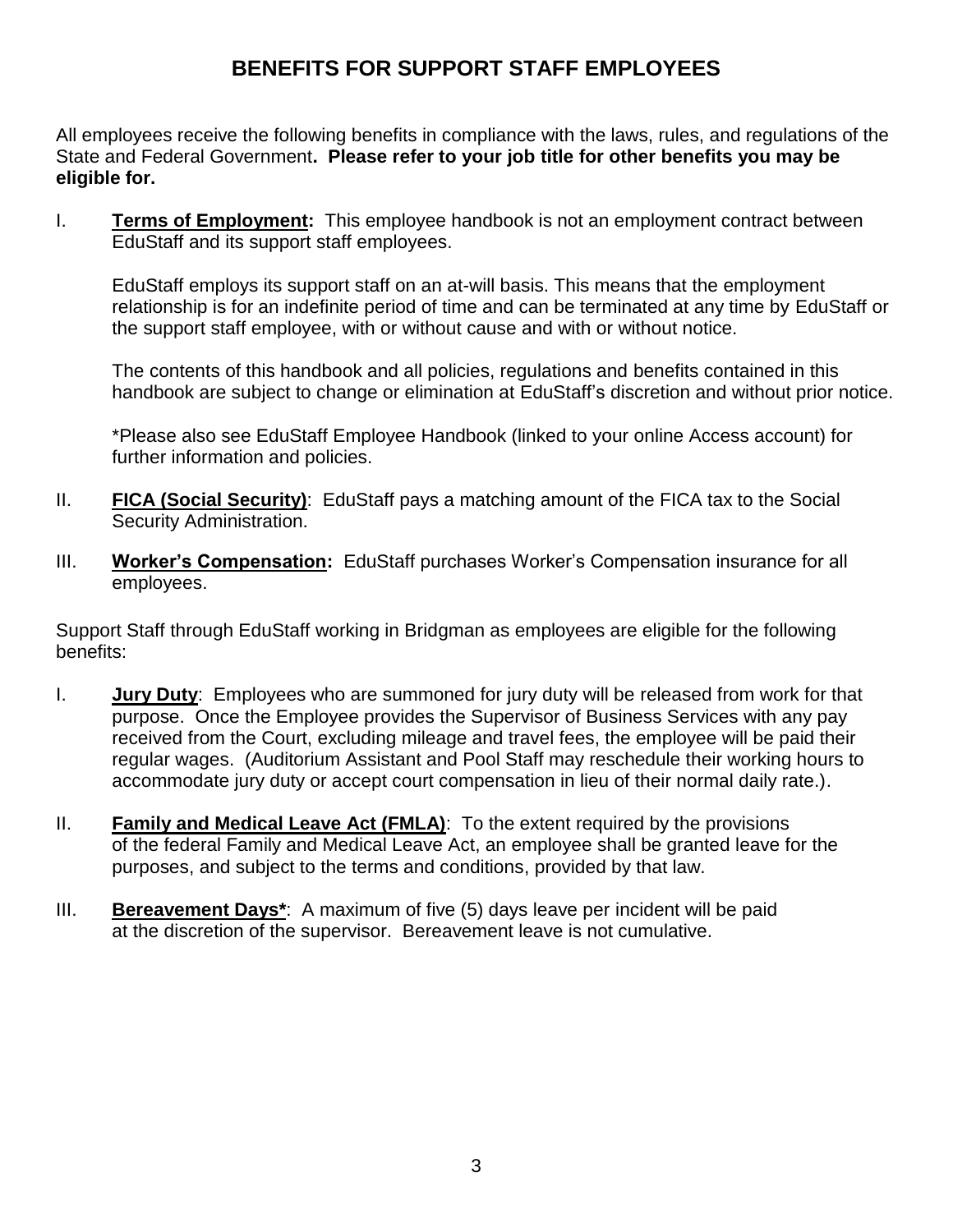IV. **Paid Holidays**: To be eligible to receive holiday pay as noted below, the employee must have completed their regularly scheduled work day preceding the holiday and their regularly scheduled work day following the holiday. Exceptions will be made if the employee is on an approved paid day off preceding and/or following a holiday.

#### The eleven (11) holidays are:

| (a) Independence Day      | (f) New Year's Day           |
|---------------------------|------------------------------|
| (b) Labor Day             | (g) Martin Luther King Day   |
| (c) Thanksgiving (2 days) | (h) Memorial Day             |
| (d) Christmas (2 days)    | (i) Floating Holiday (1 day) |
| (e) New Year's Eve        |                              |

The ten (10) holidays are:

| (a) Labor Day             | (e) New Year's Day           |
|---------------------------|------------------------------|
| (b) Thanksgiving (2 days) | (f) Martin Luther King Day   |
| (c) Christmas (2 days)    | (g) Memorial Day             |
| (d) New Year's Eve        | (h) Floating Holiday (1 day) |

V. **Snow Days:** Employees with vacation days have a choice of using a vacation day with pay or taking an unpaid day off.

Employees without vacation days have a choice of using a personal day with pay or taking an unpaid day off.

#### **Custodial expectations on Snow Days are as follows: Day shift custodians are expected to report to work no later than 2 hours after their scheduled shift start time and second shift custodians are expected to report to work at their scheduled shift start time (unless otherwise instructed).**

VI. **Overtime:** Overtime will be paid for any hours worked during a normal week (Sunday-Saturday) above 40 hours. Overtime hours are calculated on "worked" hours only. Paid holiday, vacation, personal and sick leave hours taken by an employee are not used to calculate overtime because these hours are not actually "worked." **All overtime requires permission of your immediate District supervisor.**

Employees are eligible for the following benefits ONLY if it is listed on their job description:

- I. **Sick Days**: This benefit will be available when needed by the employee when the employee is absent because of acute personal illness or capacity in which the employee has no reasonable control, or immediate family illness<sup>\*</sup> or injury. The Employer may require verification of illness or medical clearance to return to work.
- II. **Vacation Days**: Employee is granted paid vacation time off of work as stated under each position in this manual.
- III. **Paid Time Off (PTO):** All time off for personal days and sick days are now accumulated into one paid time off account.
	- All employees will be given ten (10) PTO days at the start of each school year.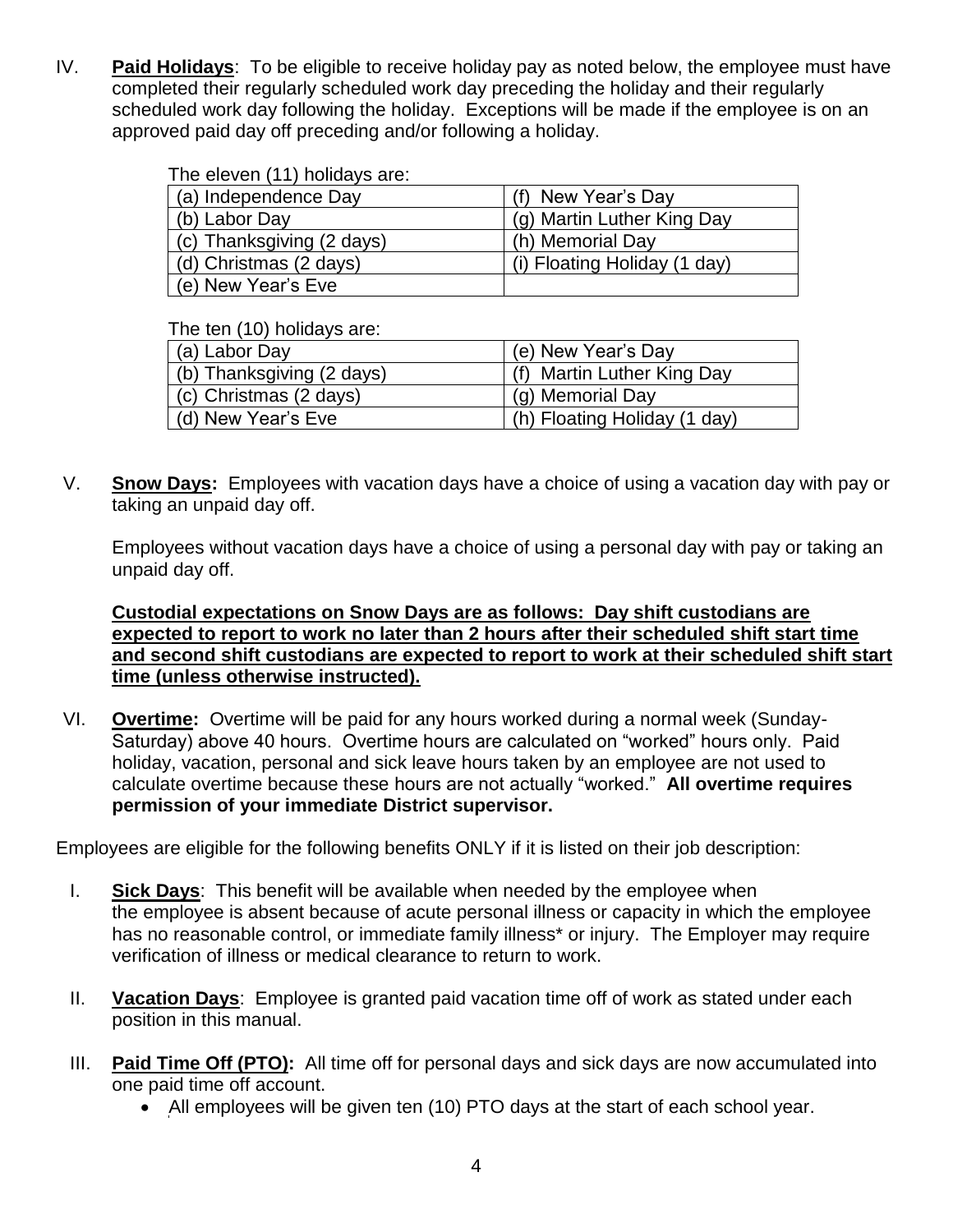- Number of days are subject to proration for employees that don't start at the beginning of a school year.
- Cumulative to a maximum of one hundred (100) days
- An employee who does not use his/her yearly allotted Paid Time Off (PTO) may return the yearly allotted PTO days (10 days) back to the district for full compensation on the last day of the school year.

\*Note: "a member of the household or a person with whom one has had an association equivalent to family ties" for the purposes of determining eligibility for Family Illness or Bereavement Leave.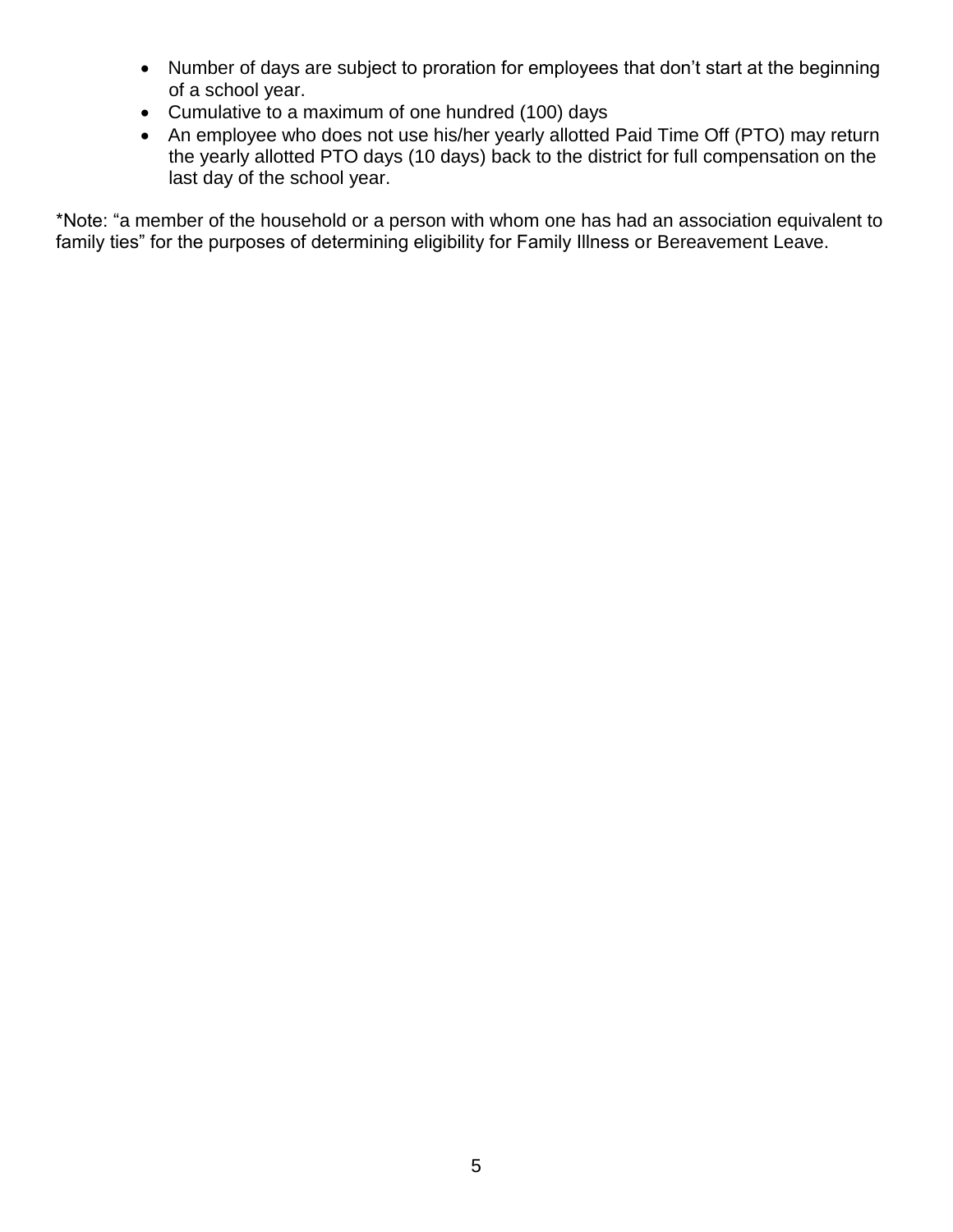**LEVEL 1: \$12.03 LEVEL 2: \$12.76 LEVEL 3: \$13.52 LEVEL 4: \$14.35 LEVEL 5: \$15.13 LEVEL 6: \$15.66**

**Maximum of 35 hours per week,** 180 days per school year maximum.

Benefits: \*

- 1. Bereavement Days: See page 3 of handbook.
- 2. Paid Holidays: Ten (10) paid holidays
- 3. Uniform Allowance: Maximum forty dollars (\$40.00) reimbursement for uniform purchase
- 4. Paid Time Off (PTO): See page 5 of the handbook

\*Benefits do not apply to substitutes.

\*\*Level advancement is contingent on satisfactory evaluation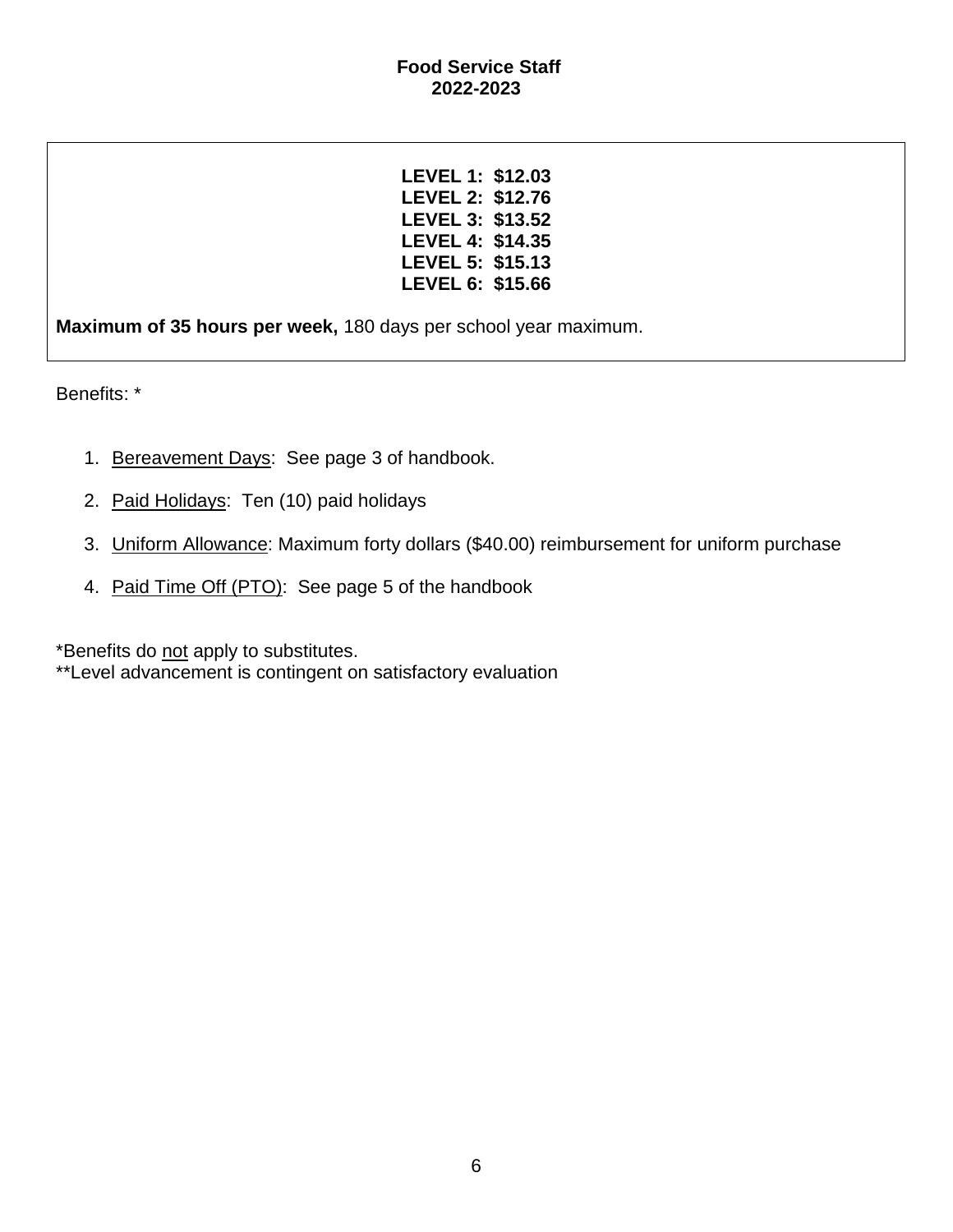#### **Transportation Drivers 2022-2023**

**Bus Drivers:** Any person hired after July 1, 2013 will be hired at **\$17.00/hr.** Any person hired before July 1, 2013 wage: **\$20.00/hr**

**Van Drivers:** Any person hired after July 1, 2017 will be hired in at **\$11.95/hr.** Any person hired before July 1, 2017 wage: **\$17.00/hr**

| Training - Bus                 | \$17.00/hr               | Washing Bus (66 pass.): \$17.00/hr | \$11.95/hr |
|--------------------------------|--------------------------|------------------------------------|------------|
| Training – Van                 | \$11.95/hr               | <b>Washing Other:</b>              |            |
| Sub Pay – Bus<br>Sub Pay - Van | \$17.00/hr<br>\$11.95/hr |                                    |            |

**Hours as assigned by the Superintendent**

Benefits: \*

- 1. Bereavement Days: See page 3 of handbook.
- 2. Paid Holidays: Ten (10) paid holidays.
- 3. License Fee: The cost above a regular operator's license fee will be reimbursed.
- 4. Physicals: Only physicals that are done through Lakeland Occupational Health will be paid for.
- 5. Paid Time Off (PTO): See page 5 of the handbook

\*Benefits do not apply to substitutes.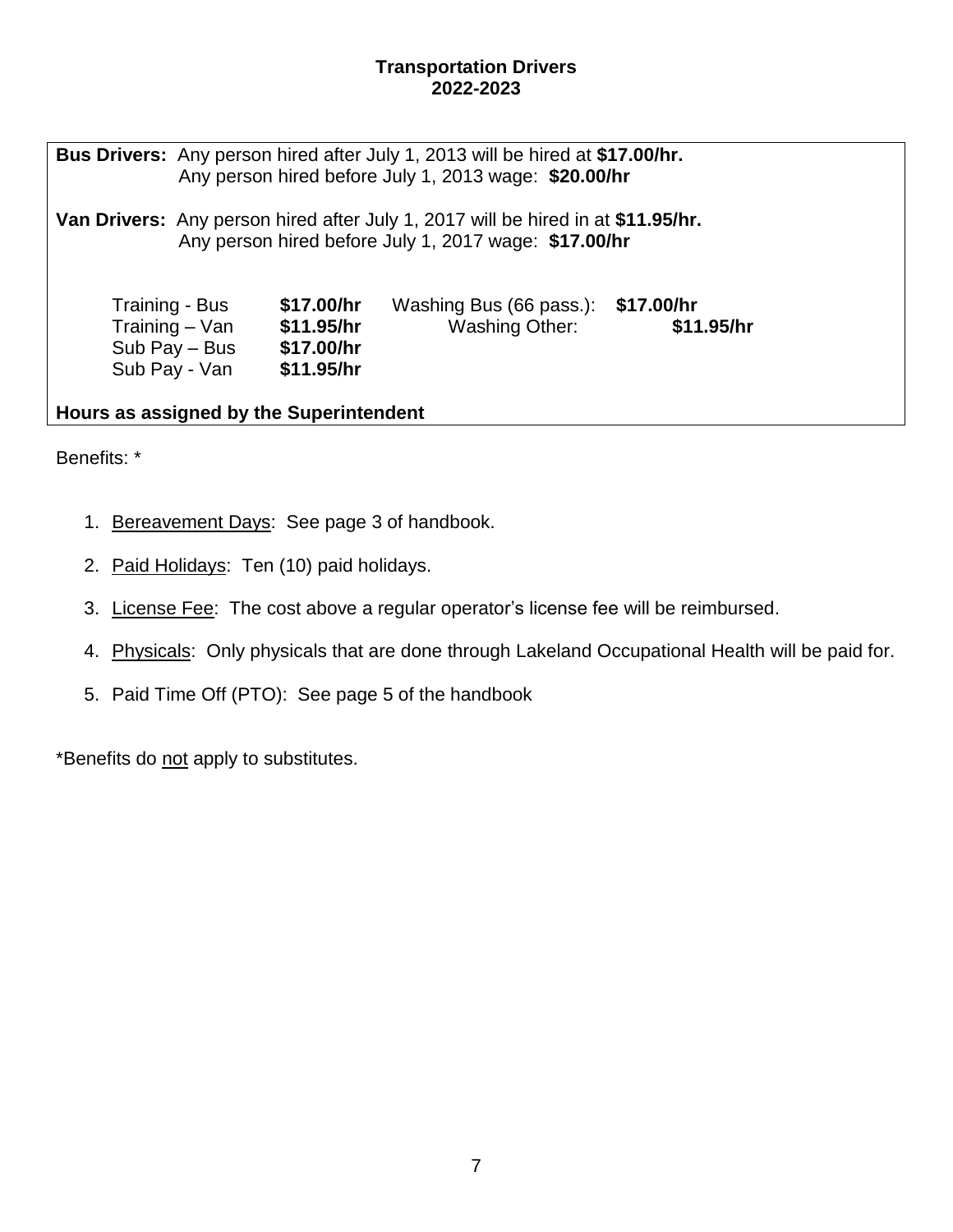Wages: **\$18.24/hr.**

Reports to: Building Principal

### Benefits:

- 1. Bereavement Days: See page 3 of handbook.
- 2. Paid Holidays: Ten (10) paid holidays.
- 3. Paid Time Off (PTO): See page 5 of the handbook

### **200 Day Secretary**

30-40 hours per week or as assigned by Building Principal

### **210 Day Secretary**

40 hours per week

## **240 Day Secretary**

40 hours per week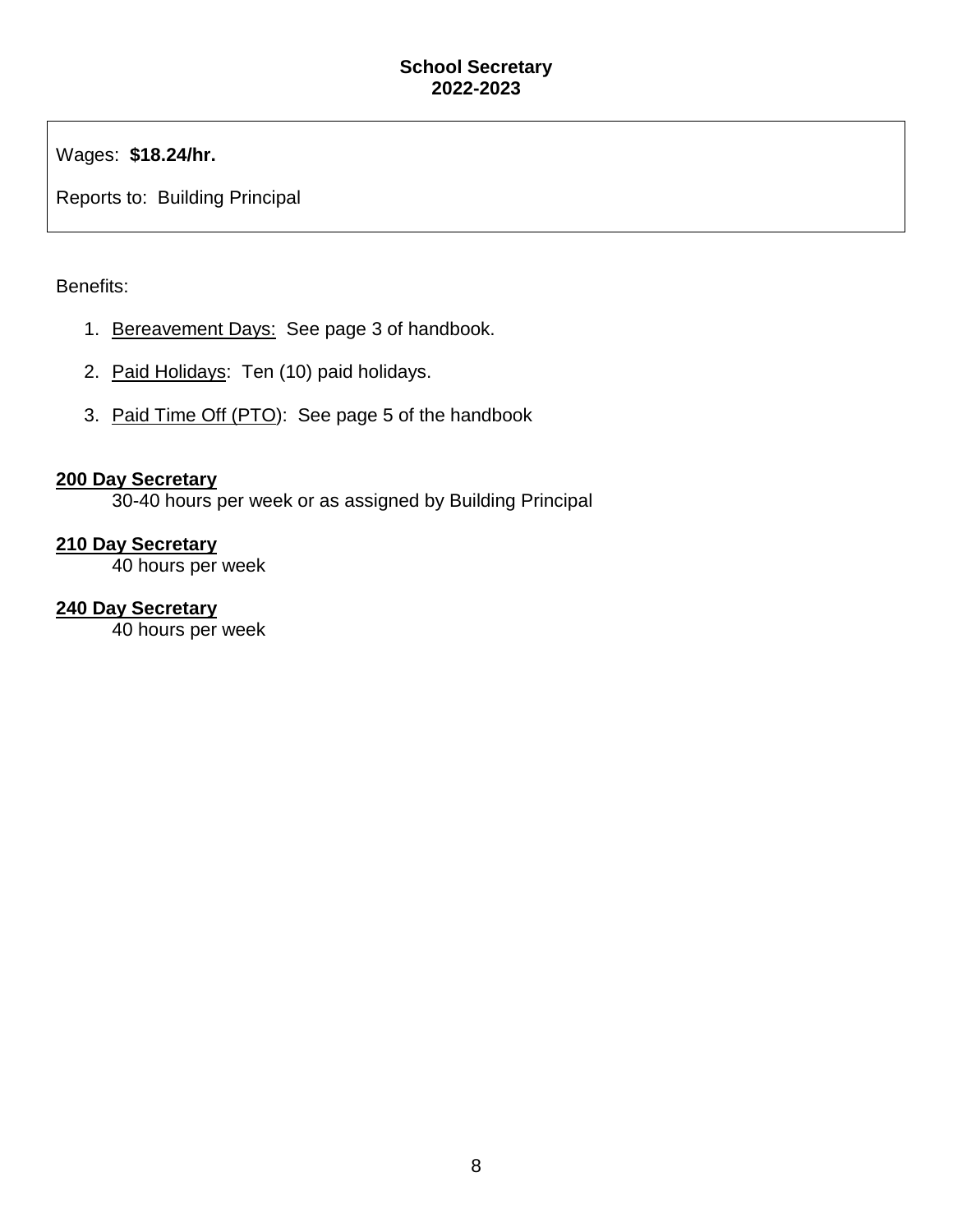#### **Custodian 2022-2023**

| LEVEL 1: \$12.03 |  |
|------------------|--|
| LEVEL 2: \$12.76 |  |
| LEVEL 3: \$13.52 |  |
| LEVEL 4: \$14.35 |  |
| LEVEL 5: \$15.62 |  |
| LEVEL 6: \$16.15 |  |
|                  |  |
|                  |  |

Benefits:

- 1. Sick Days: Ten (10) days per year worked cumulative to a maximum of one hundred (100) days. An employee in this classification who does not use his or her yearly allotted sick days (10) may return the yearly allotted sick days (10) back to the district for full compensation on the last day of the school year.
- 2. Bereavement Days: See page 3 of handbook
- 3. Paid Holidays: Eleven (11) paid holidays
- 4. Vacation Days: Ten (10) days per year during the first five (5) years of employment. Fifteen (15) days per year beginning the sixth year of employment.
- 5. Uniform Allowance: Maximum forty dollars (\$40.00) reimbursement for uniform purchase.

\*Benefits do not apply to substitutes \*\*Level advancement is contingent on satisfactory evaluation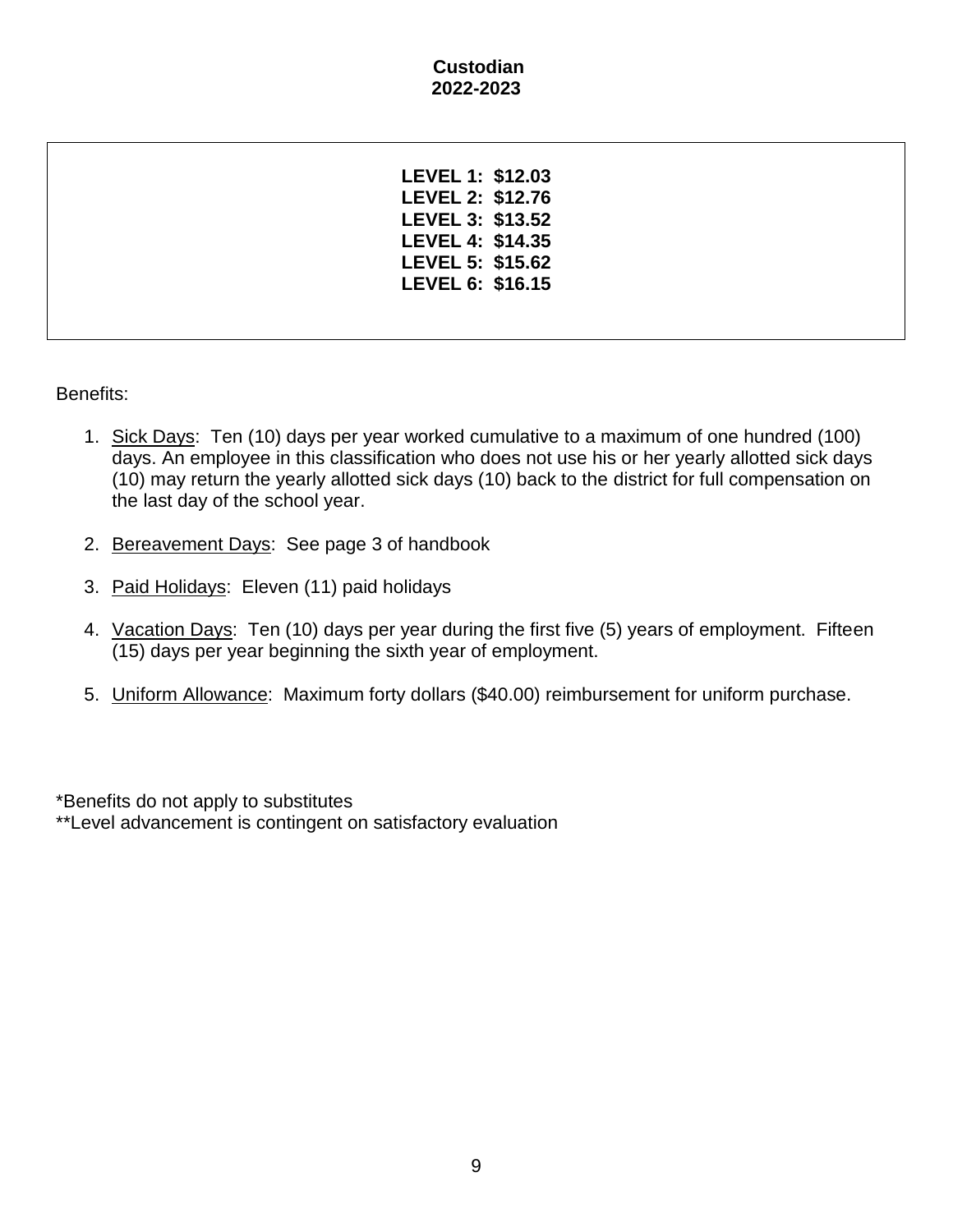#### **Auditorium Technician 2022-2023**

## Wages: **\$ 16.09** per hour for school events **\$ 26.82** per hour for non-school events

**Hours assigned as needed by the High School Principal.**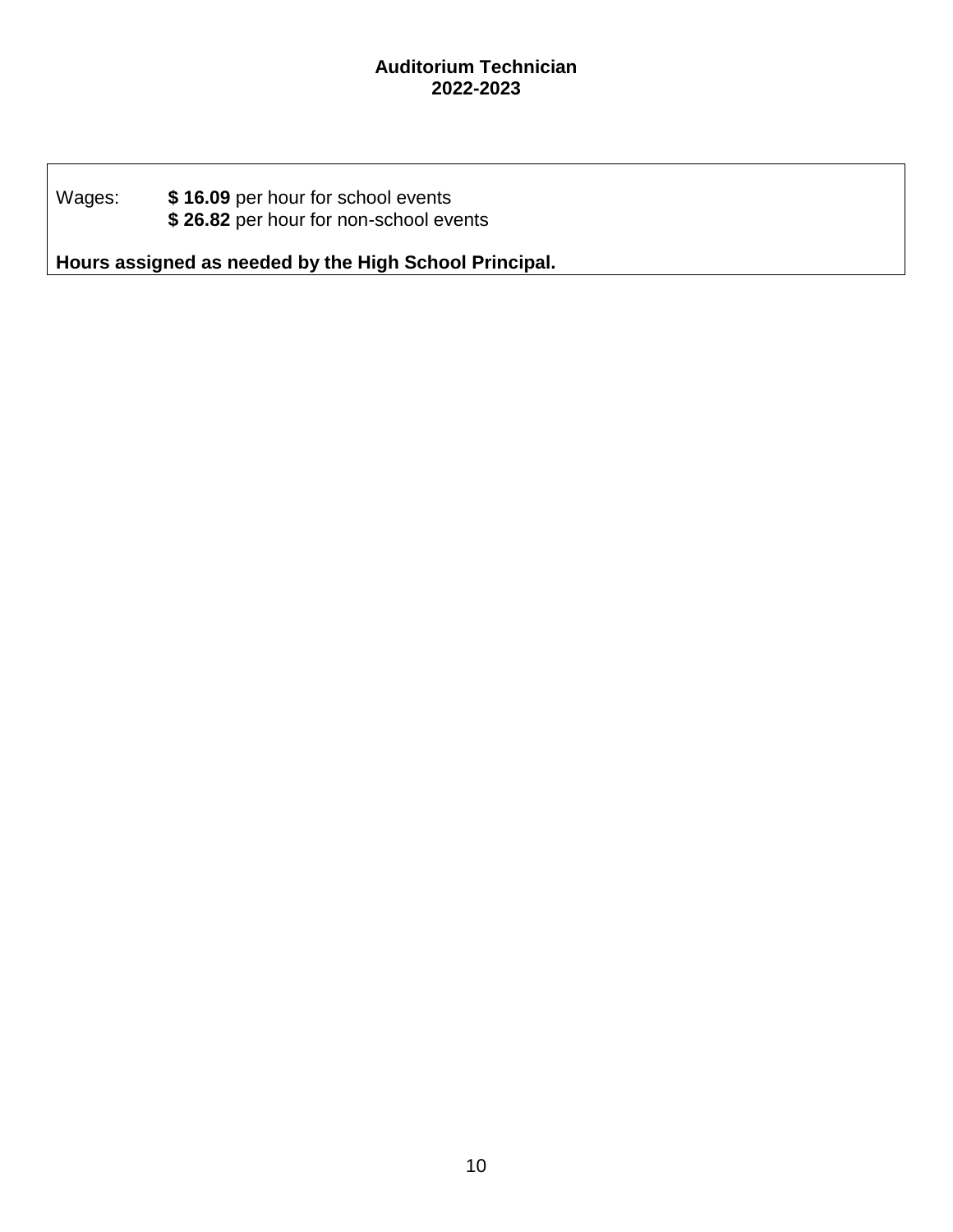### **Aquatic Staff 2022-2023**

## **Hours as assigned by the Aquatics Manager, not to exceed 29 hours per week.**

Reports to Assistant Aquatic Manager

# **Wages: Per Hour**

| Lifeguards          | \$11.00/hr. |
|---------------------|-------------|
| WSI                 | \$14.00/hr. |
| Coaching            | \$14.00/hr. |
| <b>Senior Staff</b> | \$14.00/hr. |